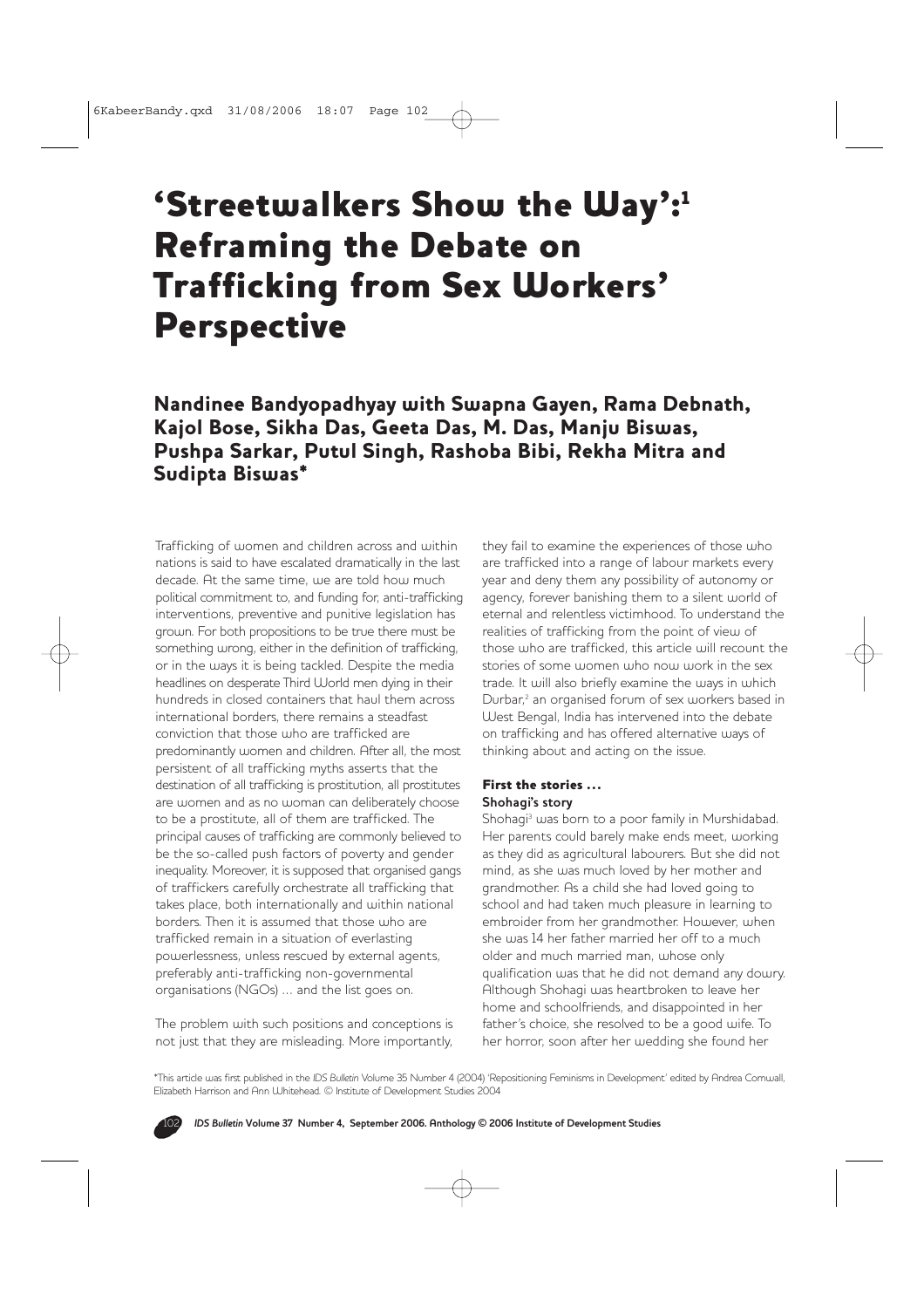new husband was extremely violent. He regularly thrashed her black and blue and seemed to derive enormous pleasure in threatening to kill her if she dared to protest. Unable to stand it any longer, six months into the marriage, Shohagi returned to her parents. Her father and elder brothers were livid at her effrontery of rejecting a husband they had chosen and threatened to kill her when she refused to return to him, as her waywardness would bring ignominy to her family. Her mother and grandmother tried to intervene on her behalf, but were ignored.

So, Shohagi ran away from home. Taking shelter in a bus station she came across an older woman who listened to her tale of woe with sympathy. She offered to take Shohagi to Calcutta and find her a job as a domestic help. After a long and confusing journey, it was evening when Shohagi's new-found benefactor brought her to a crowded neighbourhood in Calcutta, with well-lit narrow roads, old, dilapidated mansions and numerous men milling around. Shohagi's companion took her to a room and whispered something to a formidablelooking woman, who after a brief discussion handed some money to the older woman and shoved Shohagi into a small room. Tired after her ordeal, Shohagi fell asleep.

Next morning Shohagi woke up to find two or three young women crowding around her curiously. Responding to her nervous queries, these women said she was in a brothel and patiently explained to Shohagi what she was expected to do. Shohagi was shattered. She pleaded with the *malkin*<sup>4</sup> that she be spared and allowed to go. However, the *malkin* argued that she had invested money in Shohagi, and could not let her leave till Shohagi repaid the amount. However, she conceded that Shohagi could do household chores in the brothel until she became accustomed to the idea of working as a sex worker.

During the first month or so that Shohagi spent in the brothel working as a housemaid, the prospect of sex work lost its initial horror. Young though she was, she had already been initiated into sex by her husband, and often had to have sex with him against her will. In the brothel she found that the sex workers had more of a say with their clients, and could even refuse them. Also, they got paid for it. The clients paid the *malkin*, which supposedly went towards paying off her investment in the sex workers

and their upkeep. But if the clients were happy with the sex worker they would pay her some extra which she could keep. As she swept the brothel, she considered her options. Given her situation, working in the brothel seemed less hazardous than going home to inevitable violence. Soon after, Shohagi, nearly 15 now, started working as a *chhukri*. <sup>5</sup> She worked hard and saved harder, determined to get out of bondage and become independent.

One year later, Shohagi ran away from the brothel. She took shelter with another sex worker whom she met at a protest rally organised by Durbar. Her *malkin* found out and came to her new home demanding that she pay her debt. The sex workers of the area rallied together and persuaded the *malkin* to leave Shohagi alone, saying she had already made enough money from Shohagi and threatening dire consequences if she ever harassed Shohagi again. Shohagi rented a room in the red light area and started operating as an independent sex worker. Every once in a while she thought of her mother and her grandmother, and even sent them money and gifts, but never considered going back for good. She still has the room and still works as a sex worker – it has been ten years now since she last ran away.

## **Jharna's story**

Living in a village in Bangladesh, Jharna<sup>6</sup> was happy enough with her uncle and aunt who had looked after her since her parents died, as long as she could roam around with her friends, climbing trees and swimming in the river. However, when her guardians said that they had fixed her marriage, she rebelled. The man they had chosen was much older and Jharna loved a boy from the village who had left to seek his fortune in India. An older woman from the neighbourhood suggested that she ran away from home and assured Jharna that she would help her find her lover. Jharna, determined to find her love, left home with this woman, crossed the river Padma and walked across the border to reach India. After staying with the woman for a few days, Jharna started pressing her to take her to her boyfriend. The woman took her along on another journey; this time to a red light area in Calcutta. She took her to Meera, a local *malkin*, who paid off the woman and contracted Jharna as a *chhukri*. So began Jharna's working life as a sex worker.

A few months later, Meera took Jharna to Bombay and put her in another brothel there. As it happened

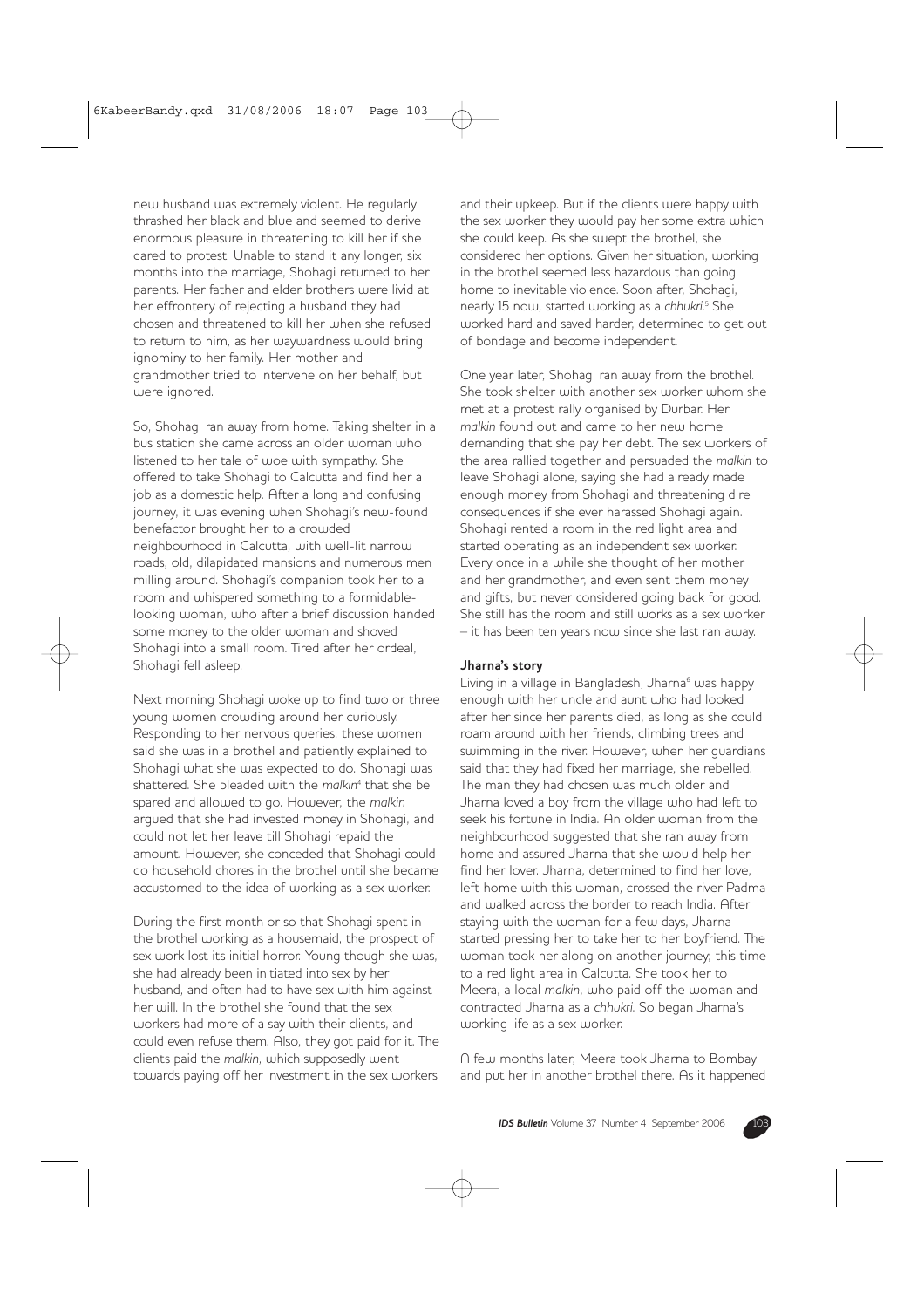the brothel was raided by the police that very night. As Jharna sat sleepless, worrying about her future, policemen broke open the door of the brothel and kicked her out. With many other sex workers she was pushed into a police van and taken to a remand home. At the remand home she and the others were persistently abused. The social workers warned her that she would be allowed to leave the home only if she promised to give up sex work and accepted a rehabilitation package offered by the government. Jharna was quite ready to accept the proposition and get out; but the authorities had another stipulation – that unless her guardians came to take her into custody, Jharna would not be allowed to go under her own volition. Jharna was in a fix. She had not let on that she was a Bangladeshi because that would have landed her in another protracted bureaucratic wrangle. So where would she produce her guardians from? This is when Meera, her first *malkin*, came to her rescue. Meera paid a hefty bribe to the home authorities and took Jharna back to Calcutta, this time to work for another *malkin*, Parul.

For a year Jharna worked hard to pay off her debt to Meera; all she earned went to Meera and Parul. To escape the debt trap and once again to find love, one day Jharna ran away from the brothel with a client she fancied. She lived with him for a while but not being able to tolerate his father's persistent sexual advances, she left him and came back to the sex industry to work as an *adhiya*. <sup>7</sup> With the money she saved and the help of a friend she finally managed to rent a room independently in a cheaper red light area. She says although she never found the elusive love that she had sought, she derives great satisfaction from the fact that she is now her own *malkin*.

#### **Madhabi's story**

As a teenager, Madhabi<sup>8</sup> had fallen in love with a distant relative, Mukul. However her parents did not approve of Madhabi's love affair. When her parents insisted she end her relationship, Madhabi ran away from home with him. They rented a room in the suburbs of Calcutta and started living together. Mukul had no income nor did he have any skills to find any job in the city. They managed to survive the first couple of months by selling Madhabi's jewellery.

One morning Mukul left home in search of a job and did not return. Two days later Mukul's friends turned

up saying they had come to take Madhabi to a hospital where Mukul had been admitted following a serious accident. Travelling for more than an hour by bus and tram Madhabi found herself in a strange street. 'How could it be a hospital?', she mumbled. She had never seen so many women standing in the street, dressed so brightly or talking so loudly. As she hesitated, Mukul's friends dragged her to the staircase of the nearby building. Suddenly they heard a harsh voice from behind asking them to stop. Unknown to Mukul's friends, Durbar activists had been following them since their arrival into the red light area, finding their movements to be suspicious.

Madhabi was brought to the Durbar office for counselling and support. The other volunteers found Mukul lurking in the brothel Madhabi was being taken to and took him and his friends to the local police station. After a brief dialogue, the officer in charge asked Durbar members to hand over Mukul and Madhabi to the police so that he could register a case of trafficking against Mukul, saying that without taking custody of Madhabi no case could be booked. The activists returned to the Durbar office. A debate soon ensued.

What was being debated was Madhabi's fate. Should she be handed over to the police so that Mukul could be punished? Or should she be allowed to follow a course of action of her own choice? Durbar members knew that putting Madhabi in police custody meant indirectly forcing her into the sex trade. When a trafficked woman is rescued from the sex trade and put in police custody, the police put her up in the government remand home, which is notorious for corruption and unofficial linkages with brothel owners. Durbar's experience is that *malkins* have a system worked out to get the woman back by paying a bribe to the remand home authorities. They then extract an inflated repayment from the trafficked woman by making her work without wages. Moreover, Durbar members felt that the process from police custody to judicial custody to remand home is not only a lengthy one, but also extremely hazardous. The police, as well as the caretakers of the remand home, were likely to treat her with no dignity and might well have taken advantage of her sexually. At the end of such a process her already restricted options would be reduced to none.

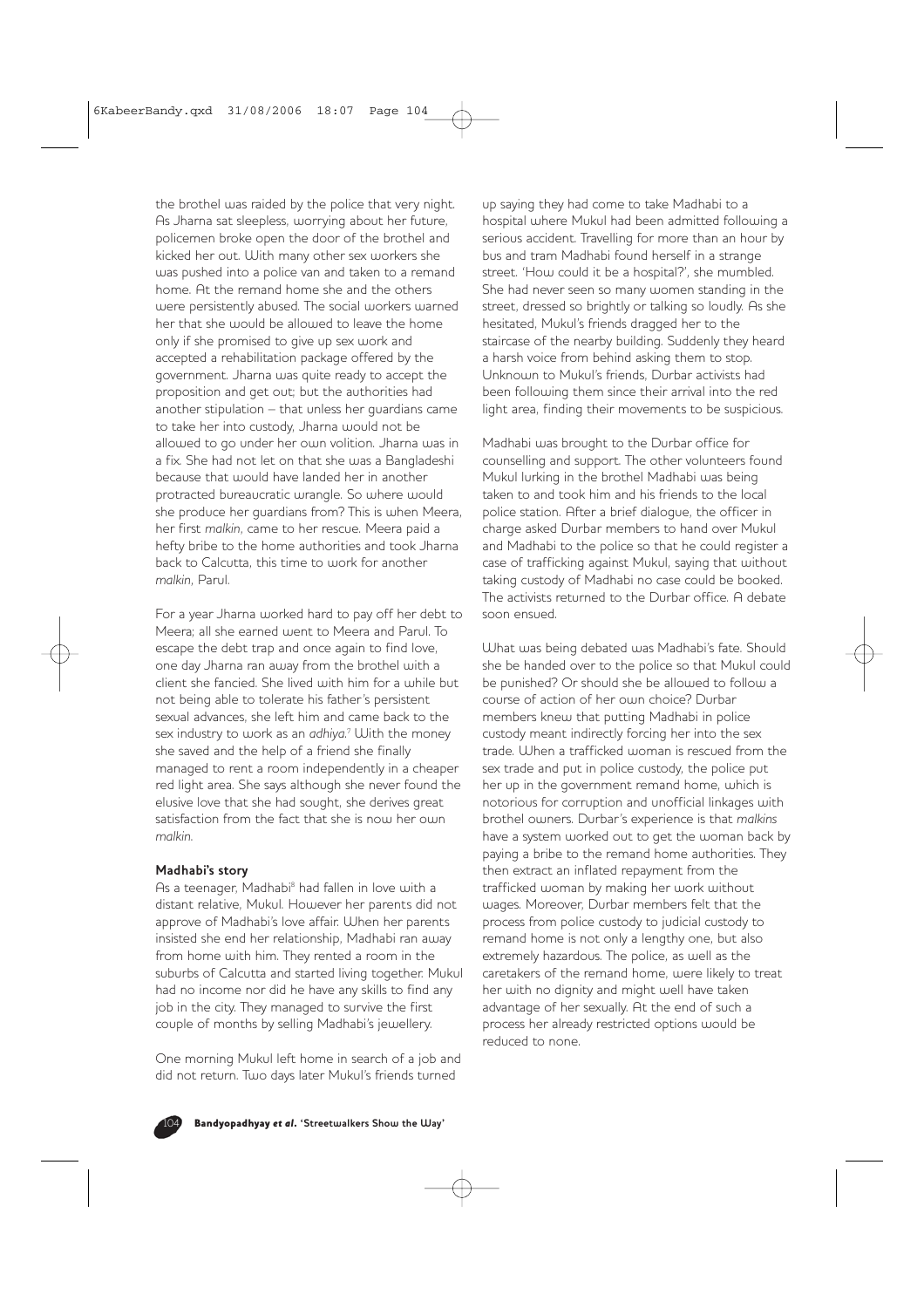## Challenging the associations between poverty and trafficking

While Durbar members debate over what is to be done with Madhabi, let us now look at what these stories tell. These stories and numerous others, recorded during the course of recent research,<sup>9</sup> indicate that contrary to popular belief, poverty *per se* does not inevitably lead to trafficking. Poverty and lack of viable livelihood opportunities can and do prompt people to migrate. Of the 60 sex workers interviewed, most did come from very poor households, where they had little or no access to education or training in marketable skills. However, in the majority of cases they left home by their own choice, in search of better livelihoods, to escape parental or marital violence or drudgery, or to seek love. After deciding to leave home, many of the respondents sought information about possible employment from neighbours or relatives who seemed to them to be more clued-up about the ways of the world. It was these people who brought them to their future recruiters – be they brothel managers or owners of small factories or labour contractors in the building industry – and made a profit out of it. At every level, it was a string of individuals who carried out different functions such as helping undocumented migrants to cross international borders illegally, or introducing them to potential employment sectors, rather than the process being masterminded and controlled by an organised mafia of traffickers.

Some respondents chose to become sex workers when they left home, finding out about the industry from neighbours who had worked as sex workers and had used the services of the same kind of agents to find their way to the cities. Others were tricked into being employed by a *malkin*, while they thought they were to get some other job. Only one respondent said she was actually forcibly abducted as a child from her school in Uttar Pradesh by a group of four men who tried to bring her to Calcutta. Ironically, one of the policemen who then rescued her from her traffickers was the one who actually brought her to Calcutta and sold her to a brothel.

Not all the respondents were recruited into sex work directly after leaving home or being trafficked. Some of the respondents were recruited as domestic help and a few in small, informal manufacturing units, where they got very low or no wages, were abused verbally and physically,

sometimes sexually harassed and often summarily dismissed when they dared to protest. Some of them were of course, directly brought to red light areas and sold off to brothel managers, as some others were subsequently.

A significant number of respondents left home for love and the dream of romantic adventure and marital bliss. It was the boyfriends they absconded with who introduced them to the sex industry – sometimes after a brief and half-hearted attempt at conjugality. Many of the respondents never saw the man they left home with again once they were paid off by the brothel manager, while a few of the men stayed on for a while, living off the women's income.

Most women who came into to the sex industry stayed on, even when they could have notionally returned to their earlier lives. Looking at why, it was found that contrary to popular belief, coercion by brothel managers or other gatekeepers of the sex industry was not a serious deterrent. Rather it was the stigma attached to being a sex worker and apprehension of social rejection that closed that option for them. Having become a sex worker, they feared that their parents, family or neighbours would not accept them back, or even if their parents did, their neighbours would boycott them. Brought up as dutiful daughters, they were more concerned about protecting their parents' or families' interests rather than their own wishes. The other important reason was that sex work provided them a viable income with which to sustain themselves, their children and their families. Many did not want to return home fearing violence from the husbands.

The study further helped to dispel another popular misconception regarding trafficking. Dominant discourses describe a trafficked person as eternally doomed, forever trapped in the condition of victimhood, without rights and without ever regaining control over her life. The respondents' experience showed that being trafficked is a temporally, time-bound and reversible phase in any person's life. At the time of the study, none of the respondents who were trafficked into the sex industry had remained with the original brothel manager to whom they were sold.

What enabled these sex workers to get out of the trafficked situation? Support from fellow sex workers, especially those who were more experienced and

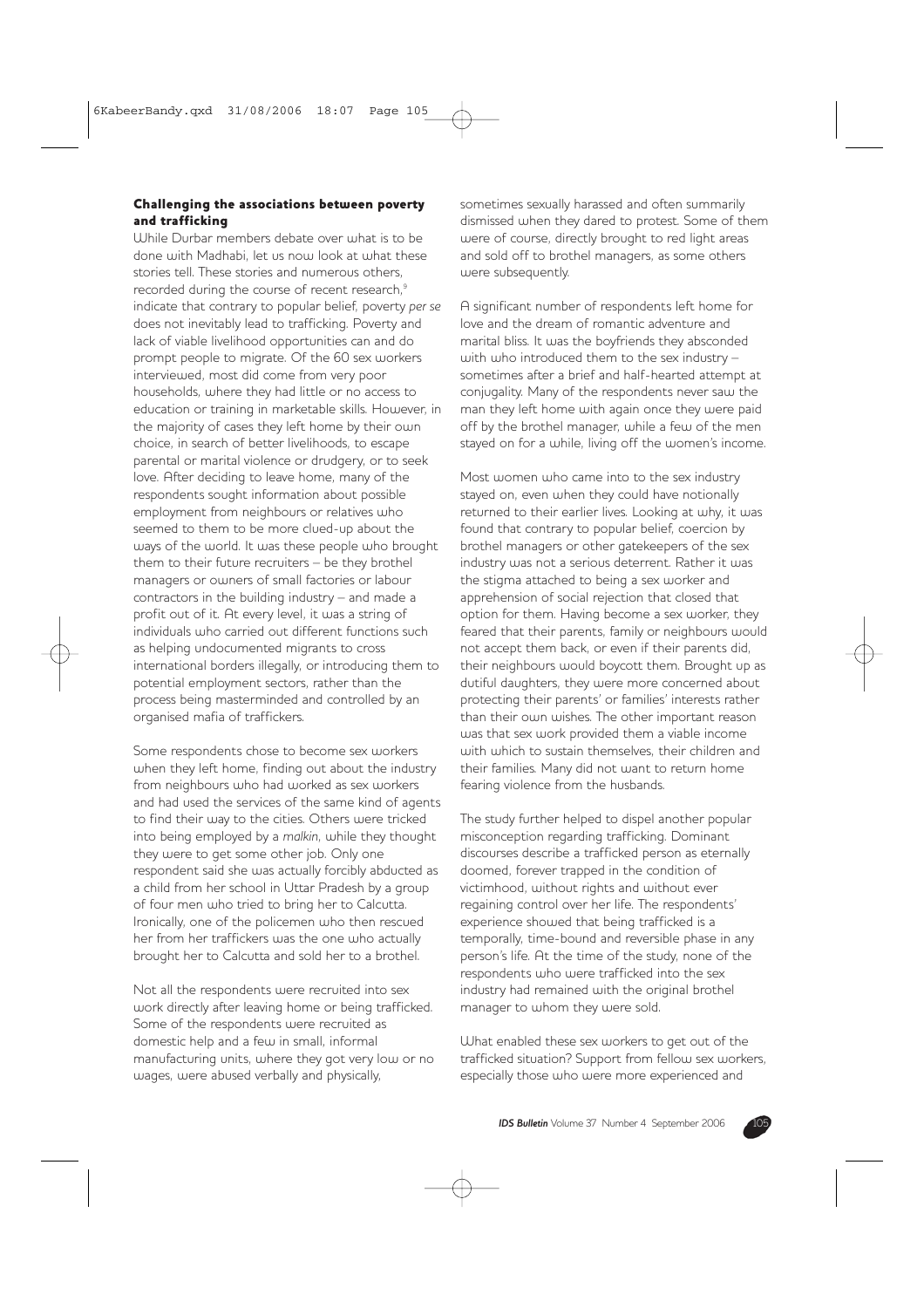street smart, was the most important and frequently cited factor that spurred the respondents to seek a practical way out of the trafficked situation. These colleagues provided advice, courage, loans and contacts with more friendly *malkins*. In some cases, members of Durbar acted as counsellors and guides. For some respondents, regular clients or *babus* came to the rescue, offering moral and financial support to set up independent establishments. In some cases, the *malkin* herself helped the respondents to change their situation, such as by encouraging them to save money. In one case, the *malkin* got the respondent to get rid of the boyfriend she had run away with, who had sold her to the *malkin*. In another, the *malkin* loaned money to rent a room in the red light area from which to operate independently. Of course, not all *malkins* were as sympathetic or fair-minded. Many respondents recounted escaping when everyone else was asleep. In these cases too, other sex workers provided information about and contacts in other red light areas. In none of these cases did the *malkins* or other gatekeepers seem zealous about finding and reclaiming the runaway sex workers.

While outsiders, whether colleagues, friends, *babus* or *malkins*, provided support and practical help, it was the respondents who had to take the initiative and find the conviction to make the move. In no case did they meekly submit themselves to their situation or passively wait to be rescued. Their own sense of agency and determination to act, as well as their resourcefulness, was critical in regaining control over their lives.

When asked what needed to change for sex workers to work with autonomy and security, sex workers named local hooligans,<sup>10</sup> the police, political party workers at the local level, and *malkins* as those who persistently exploited and oppressed them. They said that if sex workers were to work with dignity and security there should be mechanisms to stop these people harassing and exploiting them. Some mentioned the role of sex workers' organisations like Durbar, while some others looked upon the state to intervene on sex workers' behalf. Almost all respondents were of the opinion that it was social stigma that makes sex workers' lives vulnerable and their security precarious. They felt that the way to de-stigmatise the profession was to give it the same social and legal recognition as any other work, and to recognise their rights as workers. Although most were not aware of exactly what individual rights they would gain as workers, they were clear in their demands for an ideological recognition of sex work as a legitimate and valid occupation.<sup>11</sup>

# Durbar's position on trafficking and its interventions against it

Durbar sees trafficking as an *outcome* of a process where people are recruited and moved within or across national borders without informed consent, coerced into a job against their will and as a result lose control over their lives. As sex workers' rights activists they are against trafficking for a number of reasons. The first lot of reasons has to do with Durbar's aim of safeguarding the interests and rights of workers engaged in the sex industry. Durbar sees sex work as a contractual service, negotiated between consenting adults. In such a service contract, no coercion or deception ought to be involved. Trafficking into sex work by definition involves women and children being employed against their will, either through direct force or through deception, violating their fundamental rights to selfdetermination and autonomy over their bodies. As Durbar has been persistent in protecting and promoting the rights of sex workers in other contexts such as police harassment, forcible eviction of sex workers by landlords or builders, the mafia, unethical use of sex workers in medical research without their informed consent, intervening to stop people from being trafficked into the sex industry was an obvious arena of intervention.

Durbar holds that for sex work to be established as a legitimate profession, those practising it have to comply by certain non-negotiable norms. Two fundamental principles have been identified on which these norms have to be based: first, anyone becoming a sex worker has to be of age, that is 18 years or older, and second, she has to exercise informed consent. As trafficking violates both these norms, Durbar is determined to eliminate this as a way of recruitment into sex work. Moreover, Durbar aims to dissociate sex work from all criminal links so as to clean up its image as a profession and also to eliminate middlemen or agents profiteering from sex work through exploitation of sex workers. As trafficking involves both, it needs to be eliminated.

The second set of arguments that Durbar posits to show the necessity of sex workers' direct involvement in combating trafficking into sex work relates to efficiency and effectiveness. Durbar argues that no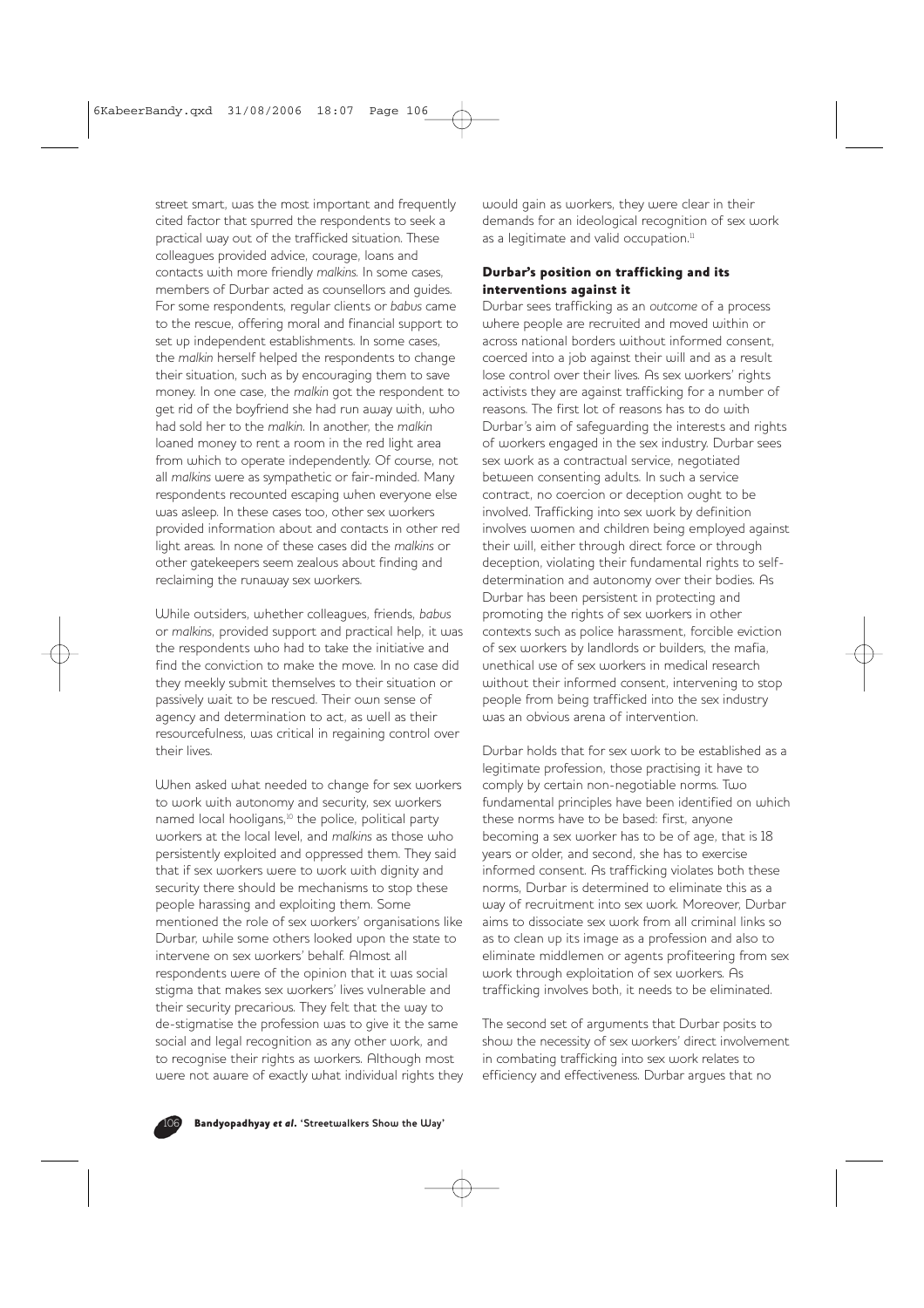degree of stringency in patrolling international borders has ever managed to stop the illegal crossing of borders. Such severe measures put the lives of those being trafficked more at risk, as they force traffickers to use more hazardous routes. They also hold that no amount of policing by the state or intervention by social workers has managed to control intra-country trafficking. Durbar feels that one effective way of deterring trafficking, at least for the purpose of sex work, would be to ensure that within the sex trade itself, no trafficked person gets recruited as a sex worker. They are in a good position to help develop and enforce these norms, working with sex workers to develop confidential, efficient and independent communication channels for finding out whether any of the new entrants in the sex work sites has been trafficked into it, to which outsiders – be they the police or social workers – would not have access.

The third reason is a more strategic one. Every time sex workers have claimed their rights, those who see prostitution as a moral malaise have used the issue of trafficking to clamour for abolition, silencing sex workers' voices and demands. Contemporary discourses on trafficking are mired with the same anti-sex – and sex worker – stances. Durbar feels that unless it carves out a space for itself in the public arena to offer alternative perspectives on trafficking, the current focus on trafficking will be overtaken by the abolitionist agenda of the moral right.

## What is to be done?

Ending trafficking in sex work calls for measures to ensure all brothel owners and managers abide by norms barring them from recruiting trafficked sex workers. Durbar rejects the raid and rescue operations favoured by the police, social workers and antitrafficking NGOs. These rescuers never consult sex workers to find out what *they* want, violate their rights by evicting them from their homes and workplaces, often insult and physically abuse them during the raid and then imprison them in remand homes for destitutes and delinquents, in a process not dissimilar at all from trafficking. Rehabilitation can be equally coercive and can create the conditions for further exploitation, with brothel-keepers or petty impostors posing as guardians and later extorting money from the sex worker or making her work like a slave.

To make a real dent into the practice of trafficking, Durbar realised they would have to formalise their

efforts. In 1999, they established local Self-Regulatory Boards in three red light areas in Calcutta, with the aim of ending exploitation of sex workers within the industry by establishing certain business norms. By 2002, such boards were established in another 19 red light areas across West Bengal. These boards comprise ten members, six sex workers and four non-sex workers who can be members of local clubs, locally practising lawyers and doctors, and local councillors or *Panchayat<sup>12</sup>* members. In the boards established in Calcutta red light areas, they also included representatives from the state Social Welfare Department, the Labour Commission, State Women's Commission and Human Rights Commission, and in some cases wellknown social workers and women activists.

Boards serve to mitigate violence against sex workers by brothel keepers, room owners, pimps, local hooligans or the police; to establish channels of information within the red light area through which the board members can monitor whether any children or adults are trafficked into sex work or whether anyone is being made to work against her will; to identify those who have been trafficked, and encourage them to seek the help of the board to come out of the situation; to provide trauma counselling and health services; in the case of children, to organise repatriation, with representatives of the boards accompanying them to their homes, or if they did not want to go back, to government residential homes, and maintain contact with them to ensure that they are not stigmatised or re-trafficked.

The principal challenge the boards face is their lack of legal standing. While the law is ambivalent about legality of taking money for sexual services, it does not recognise sex work as a valid occupation. Social discourses frame sex workers as aberrant women, associated with criminality, who cannot be trusted with the welfare of other women and children. In an attempt to overcome this bias, Durbar members involved representatives from the mainstream society in the boards, to render their activities transparent and public. Strategically Durbar involved state representatives in the boards, to gain tacit approval of the state. However, there continues to exist a degree of discomfort between Durbar and the state, particularly the police. Such tensions become even more obvious and acute when Durbar refuses to submit the rescued individuals into police custody, as is required by the law.

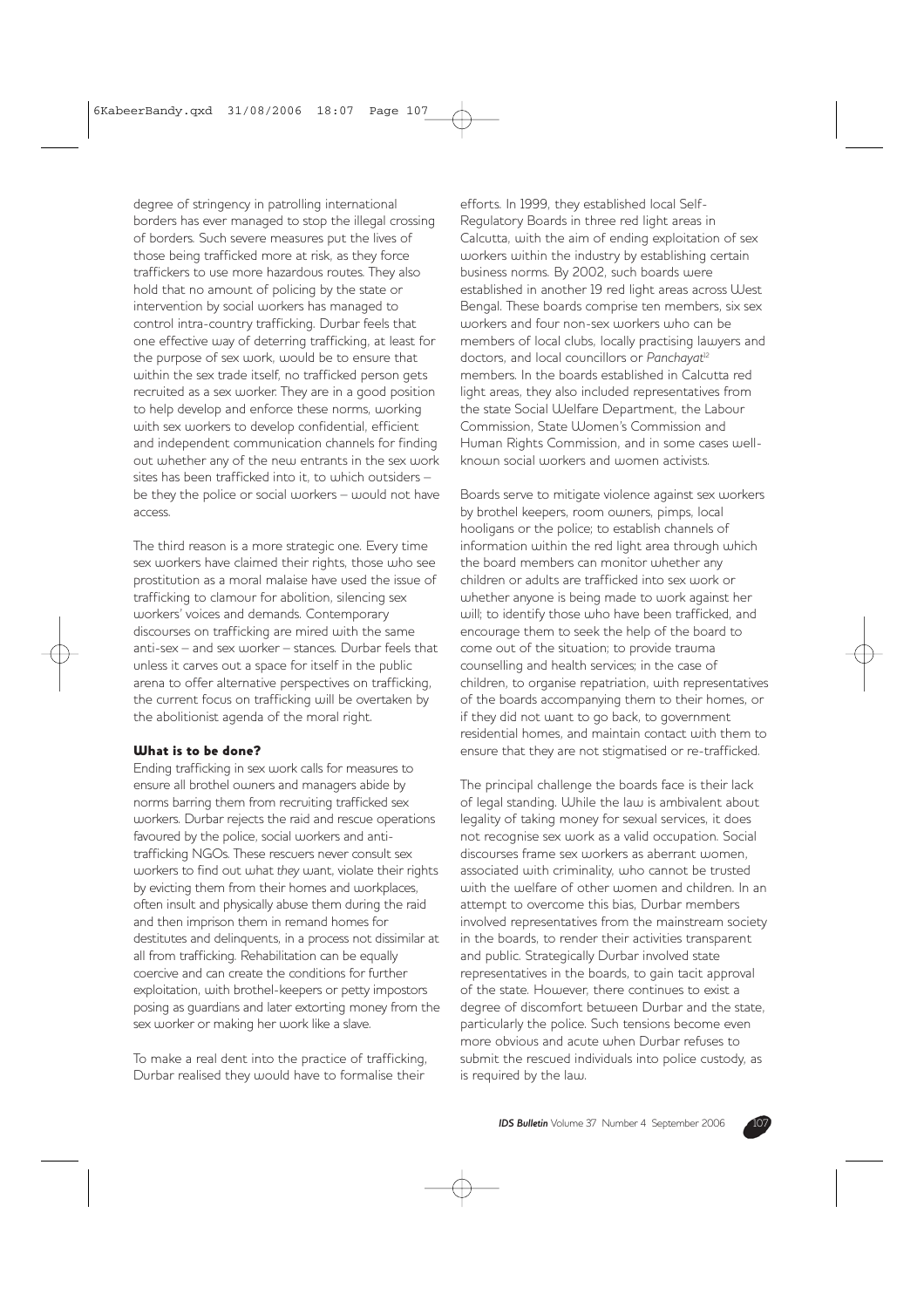#### Restoring control to trafficked women

People have always left home in search of new lives, better livelihoods, or adventure. Traditionally rigid gender norms and lack of opportunities have prevented women from exploring opportunities. With radical and rapid changes in the politicoeconomic and social realms across the world, realignment of social and cultural relations and sweeping changes in the labour market, more and more women are now breaking away from homes, looking for more viable livelihood options or a preferred way of life. For Durbar, this is seen as a positive and even potentially transformative development, opening up a window of opportunity for challenging existing gender and class inequalities. As feminists and rights activists, they are totally against any measure that restricts women's mobility in the name of stopping trafficking.

Durbar has taken a stand that their chief interest is in restoring a degree of control to the trafficked individual and not in convicting the trafficking agent, the latter being the responsibility and concern of the state. They have decided never to put a trafficked individual in police custody for the sake of filing a case against the traffickers. Moreover, their experience has shown that trafficking takes place with the help of numerous agents, often unconnected with each other and many of them are known to the trafficked individuals, be they their relatives or lovers. Thus, arresting or convicting some of them sporadically is unlikely to have any impact. In many cases, Durbar has managed to establish working relationships with local police, and the higher-ups in the police administration, whereby Durbar continues to recover and repatriate trafficked sex workers with implicit knowledge of the police. However, the issue gets more complicated when the trafficked individual comes from another country. This poses a potential threat to Durbar's intervention in this arena, as its extra-constitutional role can be used against them if the state so wishes.

The other challenge is a more practical one. While sex worker members are eager to take action against exploitation, non-sex worker members are more hesitant. Durbar members suggested that boards should be brought up to speed with Durbar's thinking on trafficking, so that they do not lapse into the usual raid and rescue mode of intervention, or just pursue welfare activities. They also suggested visits between board members from different areas,

to develop a wider understanding of the issues involved, and in turn, a more institutional character. The boards' effectiveness also depends on the confidence and support of local sex workers. In order to gain their trust, and involve non-sex worker members more actively, the Self Regulatory Boards have embarked on a series of developmental activities in the red light areas. These include helping sex workers to acquire ration cards and access government schemes for the poor, repairing roads, arranging regular clearing of garbage, proper water supply and sanitation and so on. These activities bring succour to sex workers, get non-sex workers members involved and give the boards visibility and a certain legitimacy. Through these activities, Durbar reiterates sex workers' claims to amenities and benefits to which they are entitled as citizens.

NGOs' positions and practices also pose a challenge to sex workers' intervention into trafficking. On the one hand, the conflict is ideological. Sex workers and trafficked persons taking the initiative to deal with their own problems as actors rather than passive beneficiaries challenge the conventional role of NGOs and the enlightened middle classes of working on behalf of the poor. On the other hand, there is also an immediate conflict of interest. If more and more sex workers' organisations gain the capacity and the confidence to implement antitrafficking intervention activities themselves, NGOs would become gradually redundant. In fact, sex workers and trafficked persons' demands for the right to self-determination and autonomy represent an ideological challenge not just to NGOs' antitrafficking practices, but to all discourses that reduce the marginalised, and particularly women, to submissive victims of their circumstance, devoid of human agency, unable to steer their own destiny unless rescued by benevolent others.

#### Changing the frame

Overcoming this challenge calls for a discursive shift in the way sex work and sex workers are framed. Durbar was the one to introduce the word *jounokarmee* as Bengali nomenclature for sex workers, as a way of claiming an identity as workers. While the debates rage on about whether sex work can be considered a valid occupation and be decriminalised, the word *jounokarmee* has made its way into everyday language. Local newspapers, both English and Bengali, hardly ever use other, more derogatory terms for sex workers unless the reporter